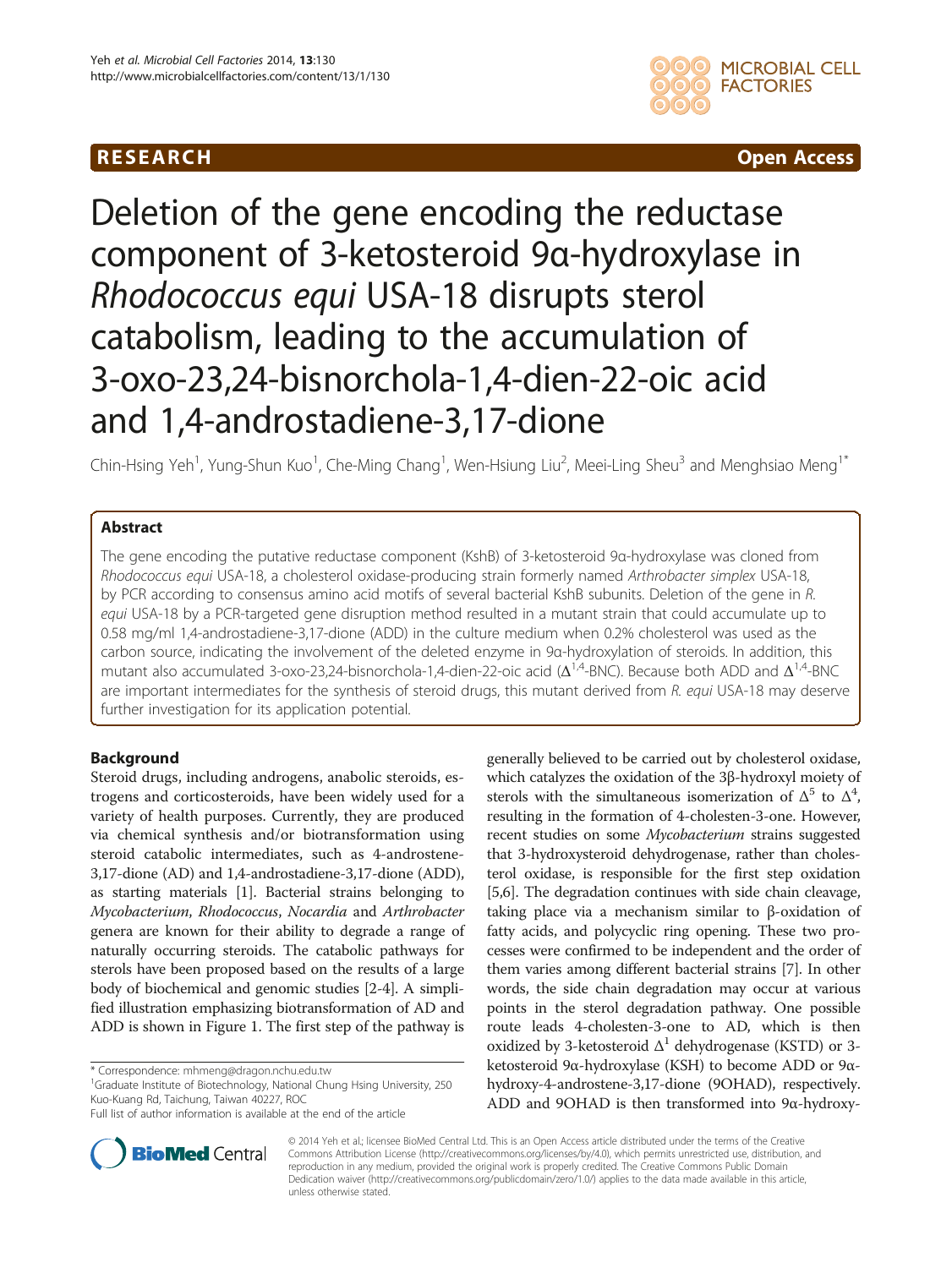<span id="page-1-0"></span>

1,4-androstadiene-3,17-dione (9OHADD) by KSH and KSTD, respectively. 9OHADD is chemically unstable, undergoing spontaneous transformation into 3-hydroxy-9,10-secoandrost-1,3,5(10)-triene-9,17-dione (3HSA), a compound with an open B ring. Eventually, 3HSA is catabolized into pyruvate and propionyl-CoA.

Industrial processes use mutant microbial strains or add chemicals to inhibit the relevant enzymatic activities to accumulate AD, 9OHAD or ADD in the culture medium [\[8](#page-9-0)]. Modifying the sterol degradation pathway by genetic engineering may provide an alternative to allow the creation of potent strains for the production of those catabolic intermediates. Recent completions of the genomic sequences of bacterial strains such as R. erythropolis XP  $[9]$  $[9]$  $[9]$ , R. jostii RHA1  $[10]$  $[10]$  and R. equi  $[11]$  $[11]$  can provide valuable information when the rationally genetic approach is undertaken. Among the genes related to sterol catabolism, KSTD and KSH represent the most interesting targets for gene disruption because of their critical roles in the ring opening. Two KSTD isozymes were found in R. erythropolis SQ1 [[12,13](#page-9-0)]. Loss of these two KSTD genes disabled R. erythropolis SQ1 from growing

on steroid substrates; however, the mutant strain could efficiently convert AD into 9OHAD. Deletion of the KSTD gene in M. neoaurum NwIB-01 resulted in accumulation of AD from soybean phytosterols in the culture medium [\[14](#page-9-0)]. KSH is a two-component iron-sulfurcontaining monooxygenase, consisting of the terminal oxygenase component (KshA) and the reductase compo-nent (KshB) [\[15-17\]](#page-9-0). Three KshA isozymes (KshA1  $\sim$ KshA3) and one KshB have been found in R. erythropolis SQ1 [\[18](#page-9-0)]. The mutant SQ1 strain with either KshA1 or KshB deletion was unable to grow in medium containing AD or ADD as the sole carbon and energy sources. Intriguingly, the mutant strain with null *KshB* was impaired in sterol degradation, suggesting that KshB of R. erythropolis SQ1 plays a role in not only ring opening but also in side chain degradation [\[17\]](#page-9-0).

A. simplex B-7 was isolated as a cholesterol oxidaseproducing strain from soil in Taiwan [[19\]](#page-9-0). Cholesterol oxidase productivity of this *Arthrobacter* strain had been improved via UV-induced mutagenesis by 9 fold [[20](#page-9-0)] and further increased via protoplast fusion by 20-60% [\[21](#page-9-0)]. A cholesterol oxidase gene, with accession number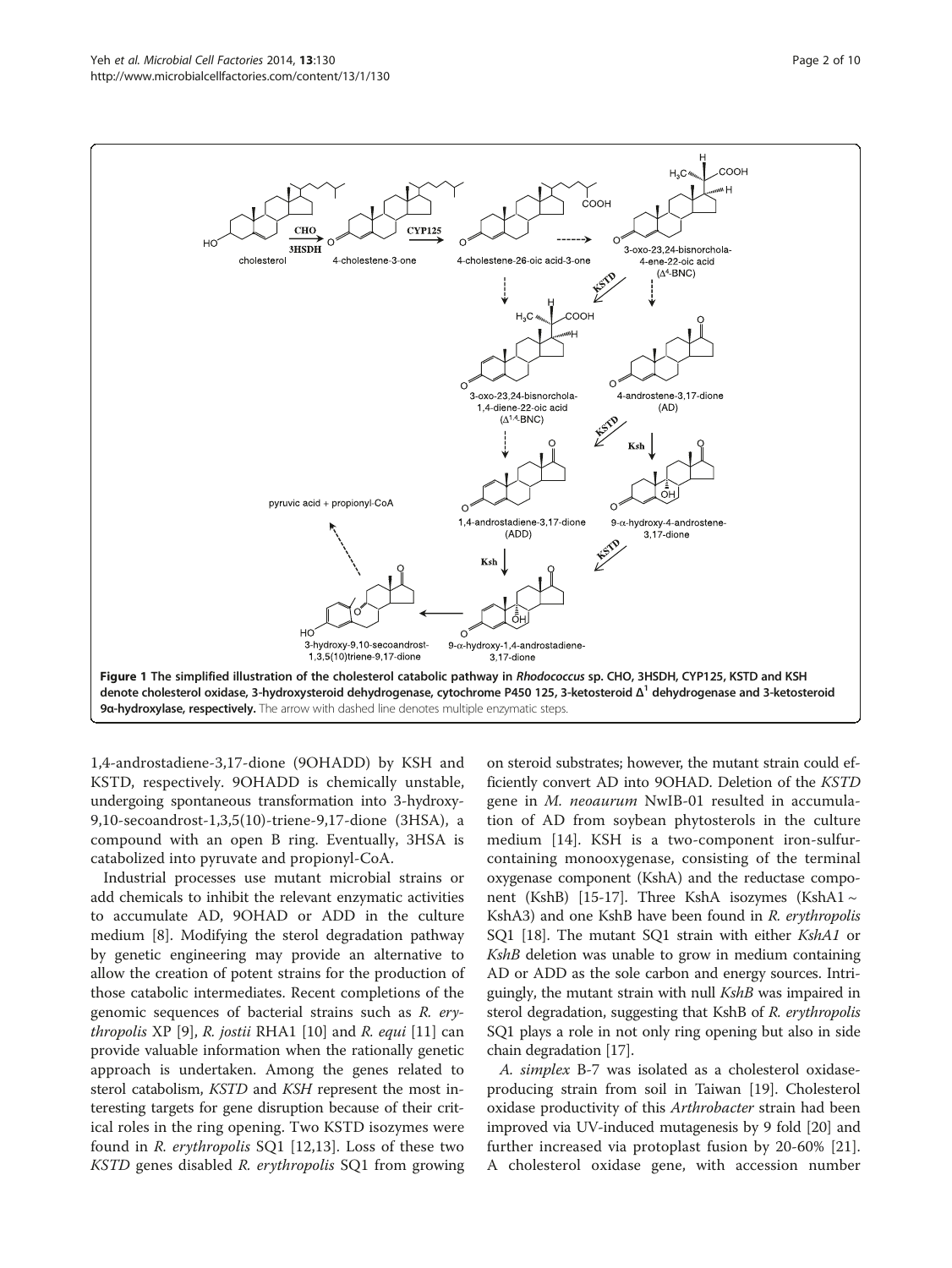<span id="page-2-0"></span>AY963570, was cloned from one of the improved strains, and its nucleotide sequence shows 99.6 and 98.9% identity to that of R. equi 103S and Brevibacter-ium sterolicum, respectively [[22\]](#page-9-0). In order to learn more about the enzymes critical for cholesterol catabolism in strains derived from A. simplex B-7 and to explore the feasibility of producing AD or ADD by using genetically modified strains, we set out to clone KshA and KshB genes from A. simplex USA-18, a UV-induced mutant derived from A. simplex B-7 [[20\]](#page-9-0), in this study. Two hypothetical KshA and one putative KshB genes were cloned by PCR using degenerate primers, followed by inverse PCR and DNA walking. Subsequently, the effect of the putative KshB deletion on sterol catabolism was investigated. In addition, the 16S ribosomal RNA sequence and the metabolic profile of A. simplex USA-18 suggested that the strain should be renamed as  $R$ . equi USA-18.

## Materials and methods

### Chemicals

Cholesterol was purchased from Tokyo Kasei Kogyo Co., Ltd (Japan). Phytosterols, isolated from soybean, were purchased from a local food ingredient supplier (Ngya, Taiwan). AD and ADD standards were purchased from Sigma-Aldrich (USA).

### Bacterial strain

The gene deletion mutant, R. equi USA-18ΔB8, created in this study was deposited in the Bioresource Collection and Research Center (BCRC, Hsinchu, Taiwan) with stock number BCRC 910611.

### Culture condition

The bacterial strains used in this study were regularly grown in Luria-Bertani (LB) medium at 37°C. For the production of steroid metabolites, the cells were grown in glycerol minimal medium (1% (v/v) glycerol, 40 mg/L thiamine HCl, 4.65 g/L  $\text{K}_2\text{HPO}_4$ , 1.5 g/L  $\text{NaH}_2\text{PO}_4$ .  $H_2O$ , 3 g/L NH<sub>4</sub>Cl, 1 g/L MgSO<sub>4</sub> · 7H<sub>2</sub>O, and 0.1% (v/v) trace element solution) supplemented with 2 g/L sterols (cholesterol or phytosterols) and 0.5% (v/v) detergent (Tween 20 or 80). Trace element solution contained 10 g ethylenediaminetetraacetic acid,  $4.4$  g  $ZnSO_4 \cdot 7H_2O$ , 1.47 g CaCl<sub>2</sub> · 2H<sub>2</sub>O, 1 g MnCl<sub>2</sub> · 7H<sub>2</sub>O, 1 g FeSO<sub>4</sub> · 7H<sub>2</sub>O, 0.22 g (NH<sub>4</sub>)<sub>6</sub>Mo<sub>7</sub>O<sub>24</sub> · 4H<sub>2</sub>O, 0.315 g CuSO<sub>4</sub> · 5H<sub>2</sub>O and 0.32 g  $CoCl_2 \cdot 6H_2O$  in final 1 L water. To measure the cell density in the sterol-containing broth, an aliquot of the broth was added with glycerol to a final 50% concentration (v/v), thoroughly mixed, and subjected to 15000 rpm centrifugation. After removing the residual sterol that floated on the top, the cell pellet was suspended in a same volume of medium and the resulting optical density was measured by spectroscopy.

## Taxonomic determination

The nomenclature of the working strain was confirmed by the Biolog identification system (Biolog, USA). Briefly, the bacterial colonies obtained after 36 h at 37°C on LB agar were transferred into the IF-A solution according to the manufacturer's procedure. A 100-μl aliquot of the bacterial suspension was used to inoculate each of the culture wells of  $GEN_{III}$  MicroPlats. The metabolic profile after incubation at 30°C for 5 to 27 h was read by using Biolog's Microbial Identification Systems software (OmniLog® Data Collection).

## Gene cloning

Sequences of the degenerate oligonucleotides, designed according to conserved motifs of the relevant enzymes, for initial PCR cloning are shown in Table [1](#page-3-0). The 50 μL PCR solution contained 200 ng chromosomal DNA, specific degenerate primers (Table [1](#page-3-0), each 100 μM), dNTPs (each 0.2 mM), 2.5 U Pfu polymerase, and 2% dimethyl sulfoxide. The PCR condition was 95°C for 3 min, 30 cycles of 94°C for 45 s, 55°C for 30 s, 72°C for 2 min, and a final step of 72°C for 10 min. The flanking sequences around the PCR-amplified regions in chromosome were obtained by inverse PCR [\[23](#page-9-0)] or DNA walking [[24\]](#page-9-0) using DNA Walking SpeedUp Premix kit (Seegene, Korea). The intact open reading frame of the cloned genes was finally amplified from chromosome DNA by PCR when sufficient information of the flanking sequences was available.

### Gene deletion

An approximately 5.2-kb DNA fragment, encompassing the putative KshB in the middle, was obtained from chromosome of A. simplex USA-18 by PCR using primer 6 and 7 (Table [1](#page-3-0)), with HindIII and EcoRI sites engineered at the 5′ ends, respectively. The amplified fragment was inserted into HindIII-EcoRI-opened pUC18. The resulting plasmid, pUC-KshB5.2, was linearized by inverse PCR using primer 8 and 9 (Table [1](#page-3-0)), by which the open reading frame of the putative *KshB* was deleted. The kanamycin resistant gene plus its promoter (Kan), was amplified by PCR from pK18mobsacB (ATCC® 87097™) using primer 10 and 11 (Table [1](#page-3-0)). These two fragments were joined to form plasmid pUC-ΔΒ-Kan after both of them had been treated with  $KpnI$  and XbaI. Aliquots (200  $\mu$ L) of A. simplex USA-18 competent cells, suspended in 10% ice-cold glycerol, were mixed with 2 μg NdeI-treated pUC-ΔΒ-Kan in 2 mm gapped cuvettes. Electroporation was performed using the Gene Pulser apparatus (Bio-Rad, USA) under the condition of 12.5 kV/cm, 1000  $\Omega$  and 25 μF. After electroporation, the cells were incubated in 1 mL LB medium for 2 h at 37°C, 200 rpm, and subsequently plated on agar plates containing kanamycin (300 μg/mL). Colonies, appeared on the selection plates after about a week,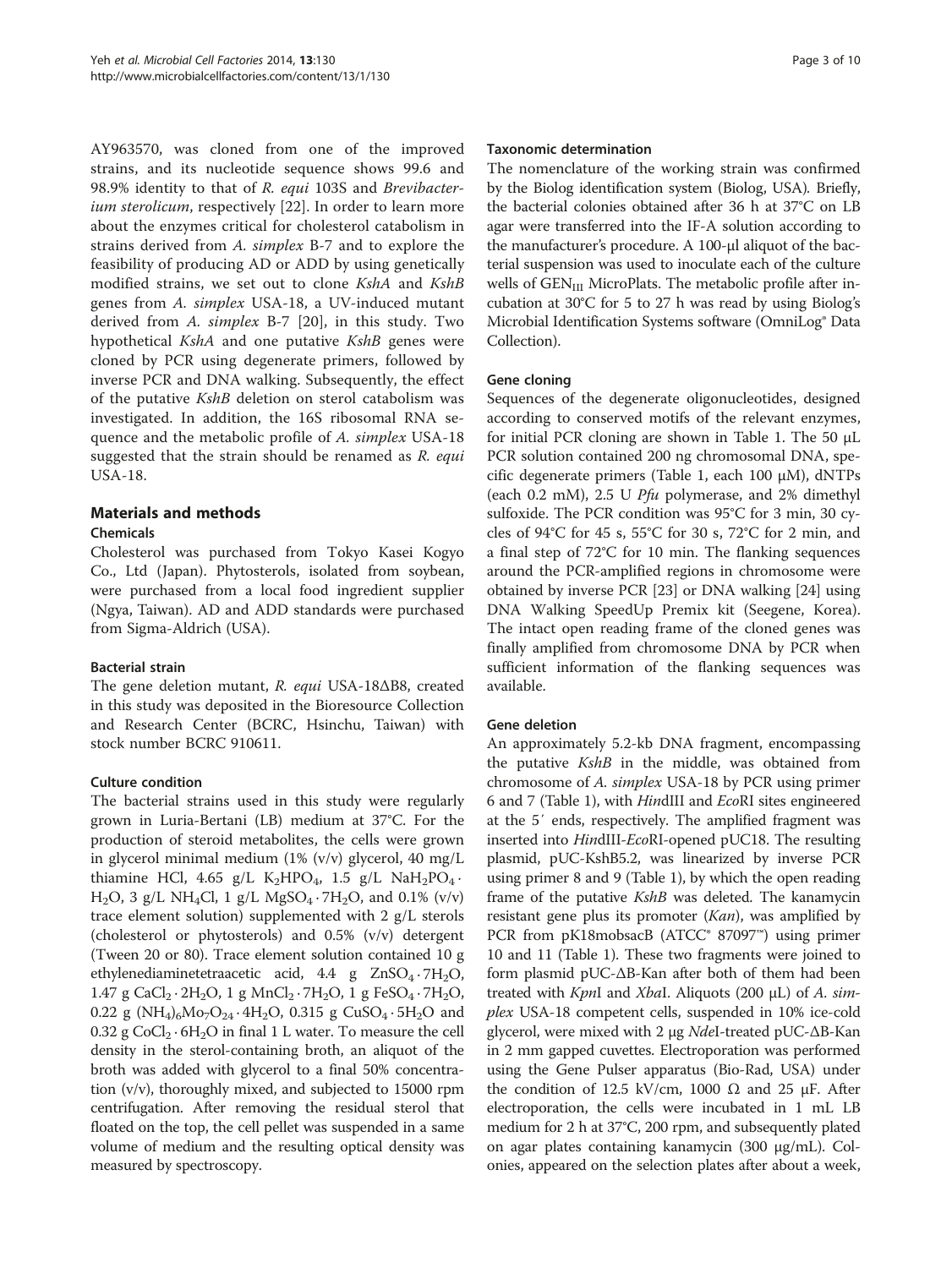<span id="page-3-0"></span>Table 1 Primer pairs used in PCR in this study

| Primer         | Nucleotide sequence $(5' \rightarrow 3')$ | Product size (bp) |
|----------------|-------------------------------------------|-------------------|
| $#1: Asi9H1-S$ | CGNTAYGCNCGNGGNTGG                        | 728               |
| #2: Asi9H2-A   | NACIGGRTARTGRCARTT                        |                   |
| #3: Asi9H3-S   | TGYCCNTTYCAYGAYTGG                        | 532               |
| #2: Asi9H2-A   | NACIGGRTARTGRCARTT                        |                   |
| #4: Asi9H7-S   | <b>GGNAGYGGIATHACNCC</b>                  | 530               |
| #5: Asi9H5-A   | <b>CCYTCYCKRCAIGARTANGG</b>               |                   |
| #6: UpKshB-F   | GGTAAGCTTACCGGTCGGCGAGCTCCTTGAACTCGTC     | 5212              |
| #7: DnKshB-R   | TCCGAATTCGGATCGACGCCCTCGGGCGGGACAC        |                   |
| $#8: Inv-F$    | TGTCGGTACCCACTCGGCACCCGGTCCCAGGAAGG       | 6669              |
| $#9: Inv-R$    | AGAATCTAGATTCTCGAGCGCGCGCACGAATCCTC       |                   |
| #10: Kan-F     | ATCTTCTAGAAGCTAGCTTCACGCTGCCGCA           | 1159              |
| #11: Kan-R     | ATTGAGGTACCCTCAGAAGAACTCGTCAAGAAGG        |                   |
| #10: Kan-F     | ATCTTCTAGAAGCTAGCTTCACGCTGCCGCA           | 2786              |
| #12: Down-R    | TCTCGTGAAGGAATTCGCGAACG                   |                   |
| #13: KshB-F    | GAGCGGATCCGCTCCCGATCAGCGGGAGCCGGAA        | 2812              |
| $#12:Down-R$   | TCTCGTGAAGGAATTCGCGAACG                   |                   |
| #13: KshB-F    | GAGCGGATCCGCTCCCGATCAGCGGGAGCCGGAA        | 1182              |
| #14: KshB-R    | CTGAAAGCTTTCAGAACTCGATCTTGAGGTGATCGGT     |                   |

were checked for homologous recombination by PCR using a sense primer matching Kan (primer 10) or KshB (primer 13) and an antisense primer (primer 12) recognizing a sequence downstream of the 5.2-kb KshB-containing fragment.

#### Biotransformation product analysis

Culture broth was extracted with ethyl acetate at a ratio of 5:2 (v/v). Steroid metabolites in the extraction were regularly analyzed by thin layer chromatography (TLC) and high performance liquid chromatography (HPLC). TLC was performed using Kieselgel gel 60  $F_{254}$  plates (Merck, Germany), developed in petroleum ether/ethyl acetate (6:4, v/v) solvent system, and visualized by spraying with 10% sulfuric acid and heating in a hot air oven at 120°C for 10 min. For HPLC, the metabolites were separated by Luna C18 column (250 x 4.6 mm, Phenomenex, CA) using 80% acetonitrile and 20% water as mobile phase at a flow rate of 1.0 mL/min, and detected at OD 254 nm. ADD concentration in the sample was calculated according to the standard curve of the known concentrations of ADD versus the respective peak areas in HPLC profile. Molecular weights of the metabolites and their fragmentation pattern were analyzed by ultra performance liquid chromatography-tandem mass spectrometry (UltiMate 3000 UHPLC, Thermo Scientific, USA) using ionization energy of 70 eV.

#### Macrophage infection assay

The THP-1 human monocyte cell line was grown in RPMI 1640 medium supplemented with 10% fetal bovine serum (FBS), 0.45% glucose, 0.15% sodium pyruvate, 4 mM Lglutamine, and 1% PSA (penicillin-streptomycin-amphotericin B). One ml of  $5 \times 10^5$  cells/ml THP-1 cells was seeded onto each well of 6-well plates and the cells were treated with 300 nM phorbol 12-myristate 13-acetate for about 24 h to induce their differentiation to macrophages. The differentiated cells were washed with phosphate buffered saline (PBS) twice and re-suspended in antibiotic free RPMI 1640 supplemented with 2% FBS. The bacterial culture  $(10^8 \text{ CFU/ml})$  was added into each of the wells at a multiplicity of infection of 10. After 1 h incubation, macrophages were washed twice with PBS to remove extracellular bacteria. The infected macrophages were then cultivated in RPMI 1640 supplemented with 10% FBS and 150 μg/ml ampicillin. At the indicated time points, the cells were washed with PBS twice and lysed by treating with 0.1% Tween 20 in PBS. The number of live bacteria released from lysed macrophages was determined by plate counting.

#### Results

### Isolation of putative KshA and KshB genes from A. simplex USA-18

To clone *KshA* genes from *A. simplex* USA-18, the amino acid sequences of several bacterial Rieske [2Fe-2S] terminal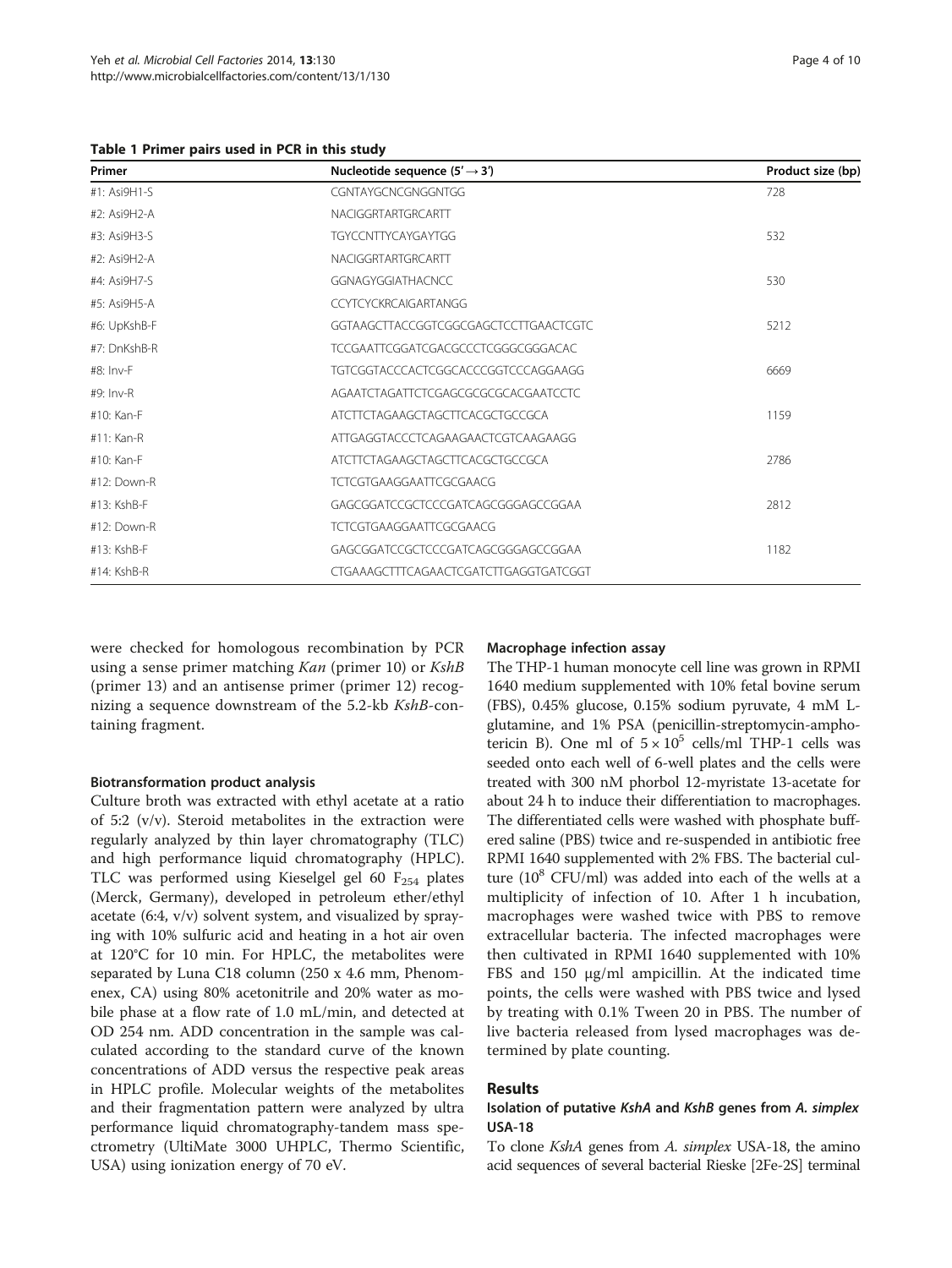oxygenases, including those isolated from R. jostii RHA1 (YP\_704482), M. smegmatis (YP\_890151), Burkholderia cenocepacia J2315 (YP\_002234232), Ralstonia eutropha JMP134 (YP\_295786) and Comamonas testosteroni KF-1 (WP\_003057373), were aligned. Consensus motifs such as  $(R/T)(Y/F)(A/P)RGW$  and  $CP(F/Y)H(G/D)W$  were chosen for the design of sense degenerate primers (primer 1 and 3, respectively, Table [1\)](#page-3-0), while the  $(N/I)(C/M)H$  $(Y/V/T)P(I/V)$  motif was used for the design of an antisense degenerate primer (primer 2, Table [1\)](#page-3-0). PCR using primer 1 and 2 gave rise to a 728-bp DNA (S1A2), while primer 3 and 2 produced a 532-bp DNA (S3A2). These two DNA fragments share 72.3% identity within the overlapped region, suggested that A. simplex USA-18 contains at least two potential KshA genes. The upstream and downstream regions of S1A2 were obtained by inverse PCR and DNA walking, and thus an S1A2 containing open reading frame (ORF) of 1155 nucleotides (accession number KJ598876) was identified. Searching databases using BLASTn algorithms revealed that the ORF exhibits 99.7% identity to a putative iron-sulfur binding oxidoreductase gene (REQ\_45190) of R. equi 103S [[11](#page-9-0)]. Similarly, the nucleotide sequences flanking S3A2 were determined and an ORF of 1161 nucleotides (accession number KJ598877) was identified. It shares 99.7% identity with another iron-sulfur binding oxidoreductase gene (REQ\_06790) of R. equi 103S [\[11\]](#page-9-0). To clone KshB gene, the amino acid sequences of the reductase subunit of 3-ketosteroid 9α-hydroxylases from M. smegmatis (WP\_003894254), Pseudovibrio sp. (WP\_008550016), R. erythropolis (AAL96830), and R. jostii RHA1 (YP\_705768) were aligned. Accordingly, the conserved GSGITP and  $PYSC(R/Q/K)(E/S)G$  motifs were chosen to design the sense and antisense degenerate primers, respectively (primer 4 and 5, Table [1](#page-3-0)). PCR using this pair of primer generated a 530-bp fragment (S4A5). A putative ORF of 1185 nucleotides (accession number KJ598878) was subsequently identified after the flanking regions of S4A5 were obtained by DNA walking. The 1185-bp ORF was found to have an identical nucleotide sequence to REQ\_36320 of R. equi 103S that presumably encoding the reductase component of 3-ketosteroid 9α-hydroxylase [[11](#page-9-0)].

### Reclassification of A. simplex USA-18 as R. equi USA-18

The great resemblance of the genes cloned in this study and the cholesterol oxidase gene cloned previously [[22](#page-9-0)] to those of R. equi 103S raised a suspicion of whether the taxonomic classification of A. simplex USA-18 had been properly determined. The gene encoding for 16S ribosomal RNA was amplified from A. simplex USA-18 by PCR using the universal primer 8 F and U1492R [\[25](#page-9-0)]. Blastn showed that the gene, with the accession number KJ598875, is highly similar, with identities over 99%, to the 16S ribosomal RNA genes isolated from a variety of R. equi strains. However, the identities between the gene and those from Arthrobacter strains are about 91-92%, suggesting that A. simplex USA-18 is phylogenetically closer to R. equi than to A. simplex.

To confirm the 16S ribosomal RNA sequence-based suggestion, the metabolic profile of A. simplex USA-18 was checked using the Biolog Identification System, in which the ability of the bacterium to metabolize 71 carbon sources and sensitivity to 23 chemicals were analyzed. The profile identifies the test strain USA18 as Rhodococcus equi, with similarity index between 0.774 and 0.789. Accordingly, A. simplex USA-18 was renamed R. equi USA-18 hereafter.

#### Deletion of the REQ\_36320 ortholog in R. equi USA-18

Searching protein homologs of the REQ\_45190 product within R. equi 103S using Blastp algorithm found another six potential Rieske [2Fe-2S] terminal oxygenases, which are products of REQ\_06790, REQ\_08980, REQ\_15470, REQ\_40110, REQ\_42740, and REQ\_43730. The amino acid sequence identities between the REQ\_45190 product and each of the homologs are 61.6, 57.3, 91.7, 63.4, 70.7, and 67.8%, respectively. None of their enzyme activities has been characterized. As to REQ\_36320, no significant homolog was found. Considering the possible redundancy of KshA genes in R. equi USA-18, we chose the REQ\_36320 ortholog as the target for the activity disruption of 3-ketosteroid hydroxylase. Plasmid pUC-ΔΒ-Kan was constructed as described in materials and methods for the PCR-targeted gene disruption. The NdeIlinearized pUC-ΔB-Kan was introduced into R. equi USA-18 competent cells by electroporation. The colonies that survived on kanamycin-containing agar medium were further examined to assure the occurrence of a double crossover event in the flanking regions of the REQ\_36320 ortholog between chromosome and the introduced DNA by PCR. PCR amplification using primer 10 and 12 would generate a predetermined  $\sim$ 2.8-kb DNA product if the REQ\_36320 ortholog in chromosome had been replaced by Kan (Figure [2](#page-5-0)). PCR using primer 13 and 12 would otherwise generate another ~2.8-kb DNA fragment if the chromosome of R. equi USA-18 remained unchanged. Generation of the predefined PCR product in response to primer 10 and 12 but not to primer 13 and 12 suggests that the REQ\_36320 ortholog had been replaced with Kan in the chromosome of the two transformants (USA-18ΔB2 and USA-18ΔB8). PCR using REQ\_36320 specific primers (primer 13 and 14) confirmed the absence of the gene in these two transformants.

### Sterol catabolism in REQ\_36320 knockout mutant

R. equi USA-18 and R. equi USA-18ΔB8 were cultivated in medium that was supplemented with 0.2% (w/v) cholesterol or phytosterol and 0.2% Tween 20 or Tween 80.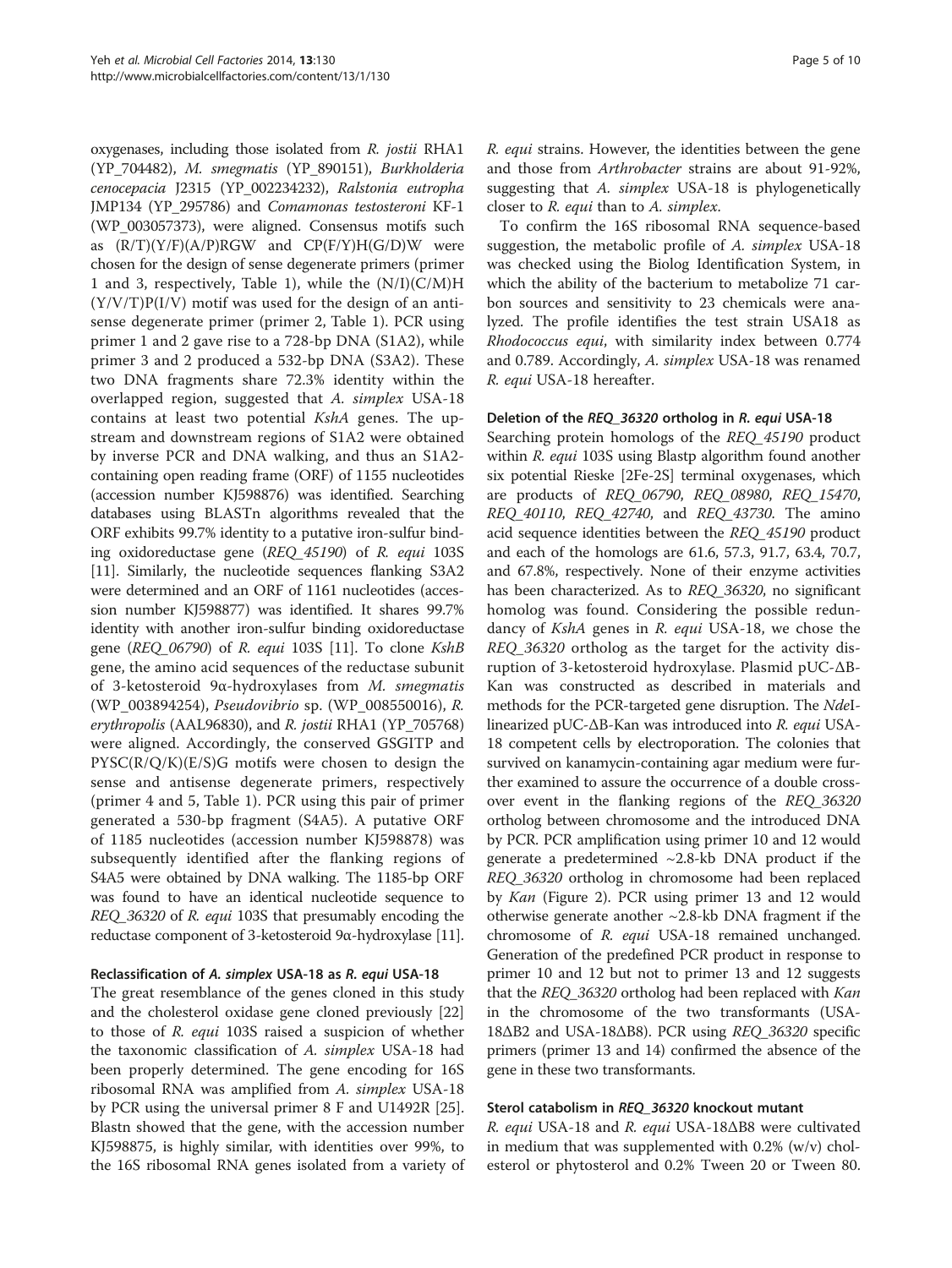<span id="page-5-0"></span>

The broth, harvested at 4 and 6 days post-inoculation, was extracted with ethyl acetate and the compounds in the extract were analyzed by TLC (Figure 3). The parental strain USA-18 did not produce discernible metabolic intermediate of sterols. However, the knockout strain gave rise to a prominent spot having the same migration distance as ADD on TLC plate. Other minor substances in the extract of R. equi USA-18ΔB8 were noticed, particularly in the prolonged culture that contained Tween 80.

To further identify the compounds in the spot that had the same migration rate as ADD on TLC, the culture broth was harvested at 5 and 8 days after inoculation, extracted with ethyl acetate, and analyzed with an analytical C18 reverse-phase HPLC column. Two peaks were found in the elution profile (Figure [4](#page-6-0)). The first peak has a retention time of  $\sim$ 5.3 min, approximately same as ADD standard, and its magnitude increased with the culture time. The second peak, with a retention time of  $~6.5$  min, remained relatively constant during the culture course. The chemical nature of the substance

with the 5.3-min retention time was determined with UHPLC-MS/MS (Figure [5](#page-6-0)). This substance has a molecular weight of 284 Daltons, consistent with that of ADD. In addition, it generated a fragmentation pattern exactly identical to that of ADD. These data confirm that the substance, with the 5.3-min retention time, accumulated in the culture broth of R. equi USA-18ΔB8 is ADD. The molecular weight of the substance with the retention time of 6.5 min was also determined by mass spectrometry (data not shown). Its molecular weight was determined to be 342 Daltons. Presumably, this substance is  $\Delta^{1,4}$ -BNC, a precursor of ADD, according to its molecular weight and the fact that it was produced only when sterols were included in the culture medium.

Accumulation of  $\Delta^{1,4}$ -BNC in the broth suggests a catabolic pathway of sterol to ADD via  $\Delta^{1,4}$ -BNC (Figure [1](#page-1-0)). In other words, ADD not necessarily descended from AD after a dehydrogenation reaction. To know whether R. equi USA-18ΔB8 was capable of converting AD to ADD, the cells were cultivated in glycerol minimal

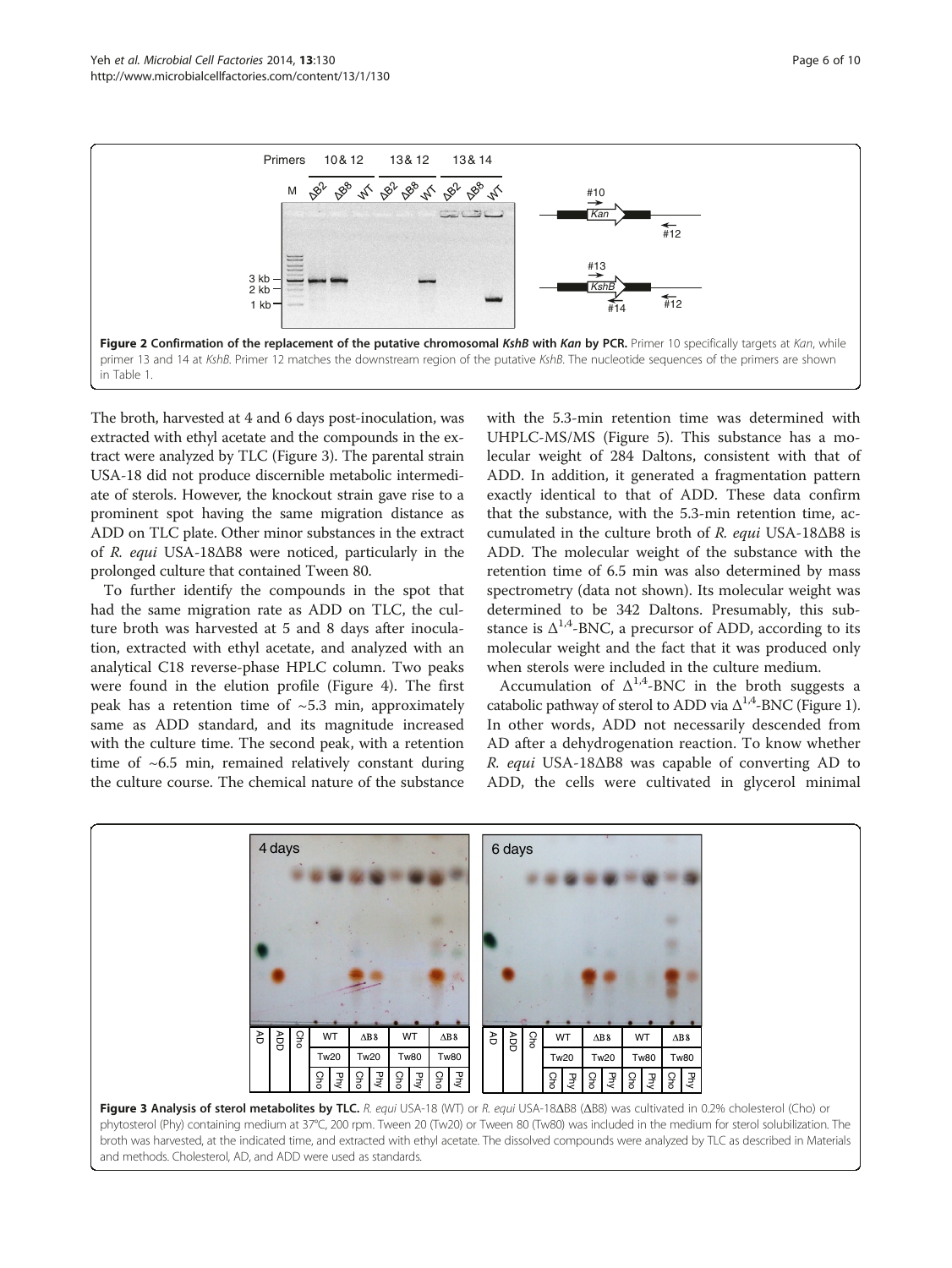<span id="page-6-0"></span>

medium supplemented with 0.5% (w/v) AD and 0.2% Tween 20 at 37°C for 5 days. TLC analysis indicated that most AD in the medium had been converted into ADD (Figure [6\)](#page-7-0). Taken together, sterols are catabolized to ADD in R. equi USA-18 via at least two routes, namely from  $\Delta^{1,4}$ -BNC to ADD and from  $\Delta^4$ -BNC, AD to ADD.

### Time course of ADD production

To assess the capability of R. equi USA-18ΔB8 for ADD production, the cells were cultivated in shaken flasks in



time of 5.3 min in the HPLC profile (see Figure 4). The spectrum in the upper half of a panel indicates the molecular weights of the analyzed compounds, while that in the lower half shows the fragmentation pattern of the compound with 285.2 m/z.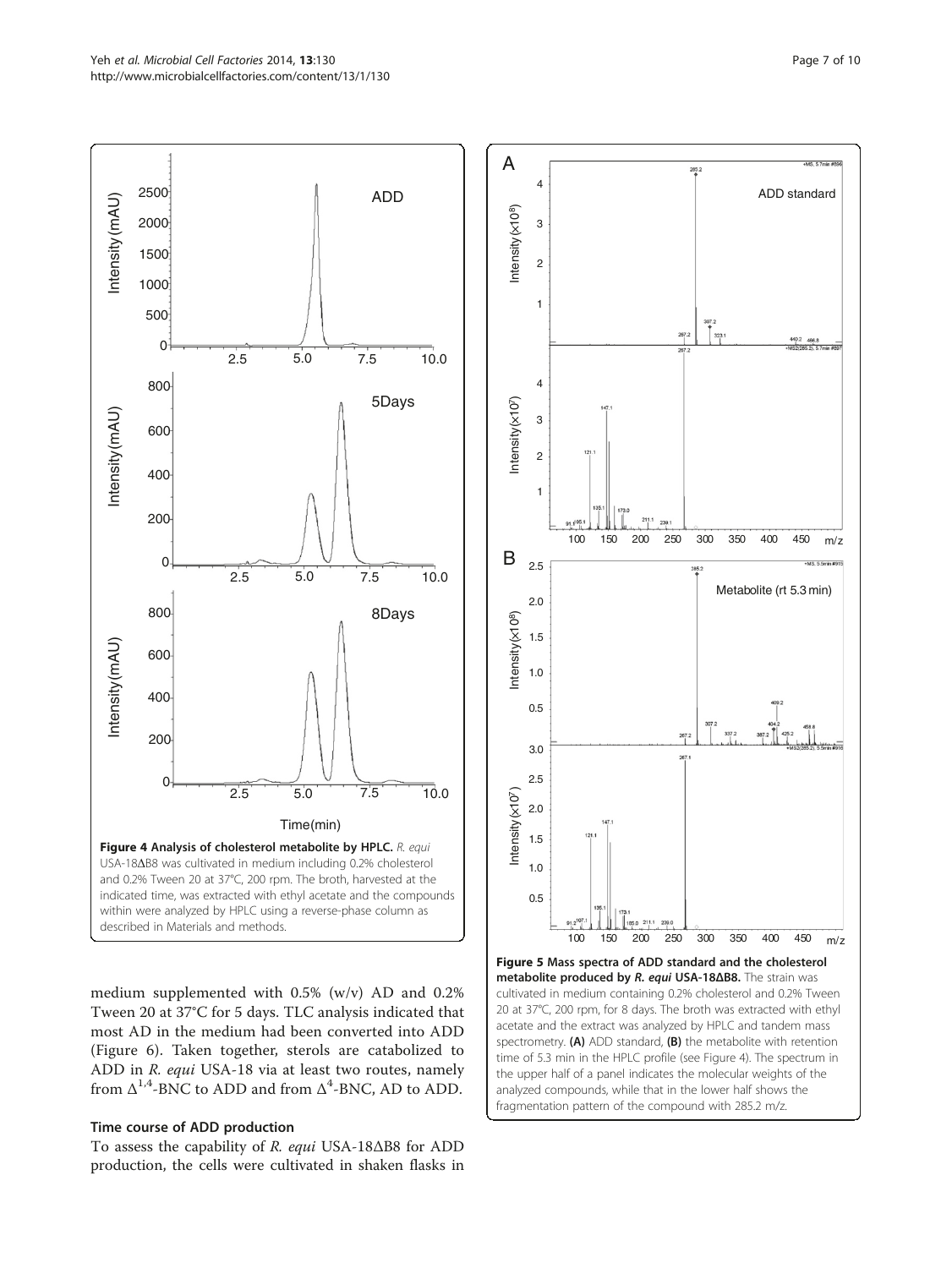<span id="page-7-0"></span>

glycerol minimal medium supplemented with 0.2% (w/v) cholesterol and 0.5% (v/v) Tween 20 at 28°C. An aliquot of the broth was withdrawn at daily intervals and the cell density and ADD within were determined. The cell density reached a plateau at about day 4, while the ADD

concentration continuously increased to 0.58 mg/ml, equivalent to 40% molar yield, at day 7 (Figure 7).



Restricted growth of R. equi USA-18 in macrophages

the methods described in [Materials and methods](#page-2-0).

density and ADD concentration of the samples were determined by

Virulent strains of R. equi are recognized as facultative intracellular pathogens that cause severe pyogranulomatous bronchopneumonia in young foals. The pathogenic strains also cause an opportunistic infection in humans, particularly in HIV-infected and immunosuppressed patients [\[26](#page-9-0)]. Virulent plasmids, with the size up to 100 kb, are required for the virulent strains to survive within macrophages and for virulence in the susceptible hosts [[27\]](#page-9-0). In addition, the sterol catabolic pathway is important for pathogenesis of R. equi [\[28](#page-9-0)]. R. equi is also a common soil-dwelling microorganism thriving on plant and animal sterols. R. equi USA-18 was originally isolated from soil [\[19](#page-9-0)]. No virulent plasmid was found in this strain. To determine whether R. equi USA-18 is of virulence, the growth of the strain within human macrophages was assayed as described in materials and methods. The cell number, cfu/ml, of E. coli Top10F' within macrophages continuously decreased during the incubation period, only 2.5% left at 96 h. As with the decrease of E. coli in macrophages, the viable counts of R. equi USA-18 and R. equi USA-18 $\Delta$ B8 also decreased with time; however, they dropped to an undetectable level at 96 h. (Figure [8](#page-8-0)). Inability to persistently grow in macrophages suggests that R. equi USA-18 $\Delta$ B8 has an application potential in industry.

#### **Discussion**

This study cloned the REQ\_36320 ortholog from R. equi USA-18 and then deleted it to test whether its gene product participates in the 3-ketosteroid 9αhydroxylase activity. An unmarked gene deletion approach using pK18mobsacB was taken on the first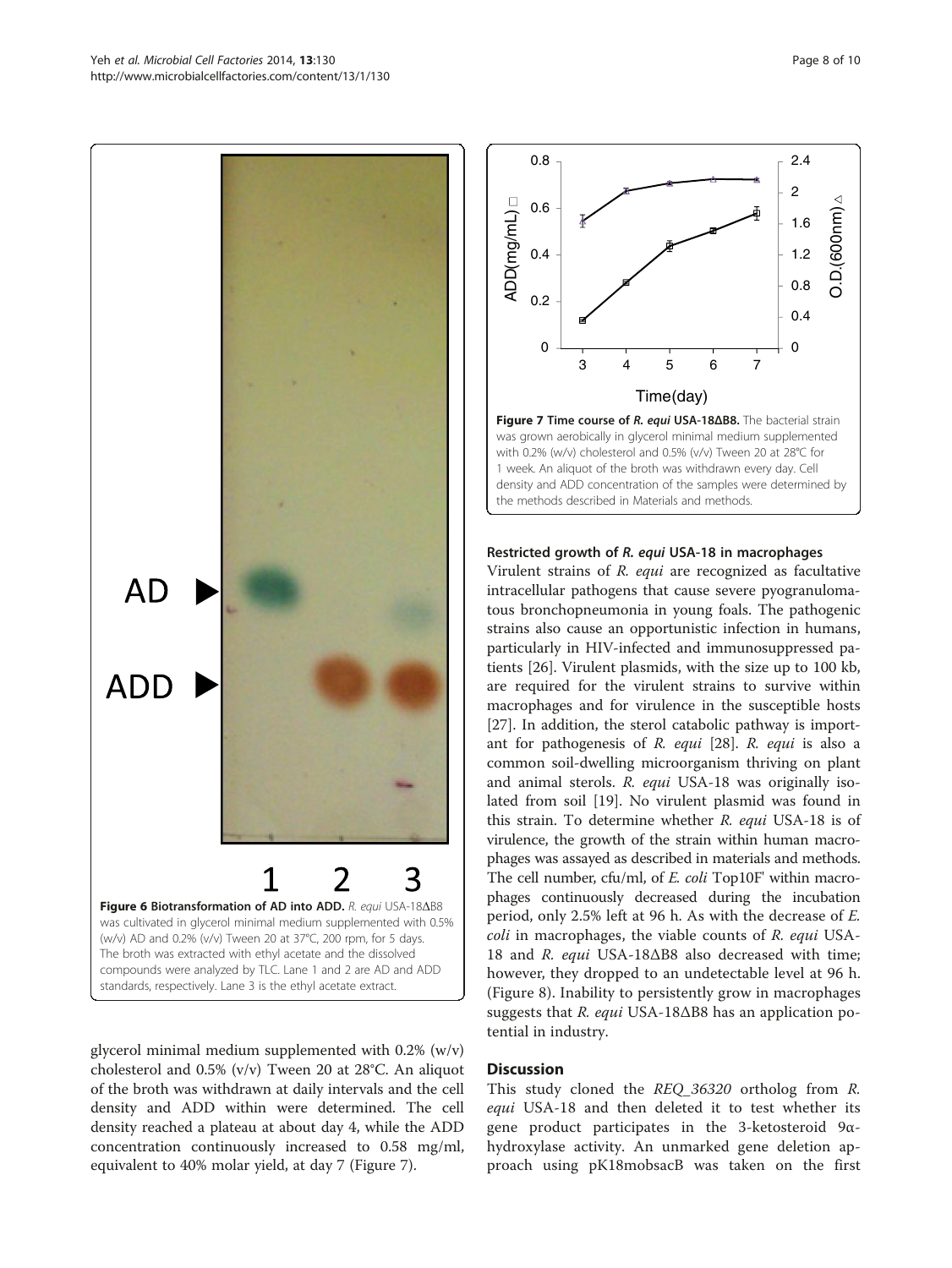<span id="page-8-0"></span>

attempt. Unfortunately, sacB-carrying R. equi USA-18 was insensitive to sucrose up to 20% (w/v) (data not shown). The invalidity of using sacB as a counterselection marker in R. equi was actually mentioned in literature [[29\]](#page-9-0). A PCR-targeted gene replacement strategy, as described in materials and methods, was then launched to replace the REQ\_36320 ortholog with Kan. Dozens of colonies that were resistant to kanamycin were obtained after delivering 2 μg DNA construct into  $1 \times 10^9$  competent cells by electroporation. Of them, two colonies had the REQ\_36320 ortholog replaced correctly by Kan. This method thus proved to be an alternative for gene deletion in a R. equi type of strain.

R. equi USA-18ΔB8, the deletion strain that lacks the REQ\_36320 ortholog, survived on the medium that contained sterols as the sole carbon source and accumulated  $\Delta^{1,4}$ -BNC and ADD in the broth. However, this strain was unable to grow when ADD was supplied as the sole carbon source (data not shown); suggesting that the strain was devoid of 3-ketosteroid 9α-hydroxylase activity. It is logical to assume that the REQ\_36320 ortholog encodes the reductase component of 9α-hydroxylase based on the above observations and the similarity of its deduced amino acid sequence to the characterized reductase components isolated from R. erythropolis (78.9%) [[17](#page-9-0)] and R. rhodochrous (78.3%) [\[16\]](#page-9-0).

The reason why  $\Delta^{1,4}$ -BNC accumulated in the broth remains unclear. A mutant strain of R. rhodochrous DSM 43269, devoid of 3-ketosteroid 9α-hydroxylase activity due to inactivation of all the five KshA gene homologs, transforms cholesterol into ADD and  $\Delta^{1,4}$ -BNC in molar ratios of 3 and 73%, respectively [\[3](#page-9-0)]. Accordingly, accumulation of  $\Delta^{1,4}$ -BNC seems to be a common phenomenon in *Rho*dococcus species when their 3-ketosteroid 9α-hydroxylase activity is inactivated. This phenomenon implies that lack of the hydroxylase activity adversely affects the enzymatic steps leading  $\Delta^{1,4}$ -BNC to ADD. Since ADD could descend from either  $\Delta^{1,4}$ -BNC after side chain oxidation or AD after dehydrogenation at carbon 1and 2 (Figure [1](#page-1-0)), we propose that ADD in R. equi USA-18ΔB8 preferentially imposes a feedback inhibition on the enzymes involved in the side chain oxidation of  $\Delta^{1,4}$ -BNC, but not  $\Delta^4$ -BNC. After all, ADD and  $\Delta^{1,4}$ -BNC share a common polycyclic ring structure and this similarity may contribute to this presumed preference. Under this inhibition condition, the part of sterol that had been catabolized to  $\Delta^{1,4}$ -BNC would mostly stop at here, while the rest would be catabolized to ADD via the route involving  $\Delta^4$ -BNC and AD intermediates.

There are five putative KSTD isozymes in R. equi 103S according to Blastp analysis. It is logical to assume that each KSTD has its preferable 3-ketosteroids for dehydrogenation. In other words, transformation of  $\Delta^4$ -BNC, AD, and 9OHAD to  $\Delta^{1,4}$ -BNC, ADD, and 9OHADD (Figure [1](#page-1-0)), respectively, may be catalyzed by specific KSTD isozymes. It will be interesting to find out the number of KSTD isozymes in R.equi USA-18 and elucidate their specific roles in the sterol catabolic pathway.

R. equi USA-18ΔB8 was capable of converting sterol to ADD and  $\Delta^{1,4}$ -BNC. The molar yield of ADD was about 40% when 0.2% cholesterol was included in the culture medium in an uncontrolled small-scale cultivation system. Fermentation technology shall be employed to further evaluate the potential of the strain in the transformation of sterols to ADD or/and  $\Delta^{1,4}$ -BNC.

#### Competing interests

The authors declare that they have no competing interests.

#### Authors' contributions

CHY selected the KshB-knockout strains and performed taxonomic determination. CHY and YSK analyzed the steroid metabolites accumulated in the culture medium. CHY and CMC cloned KshA and KshB genes from R. equi USA-18. WHL contributed to literature search and discussion and provided the parental strain. MLS participated in the macrophage infection assay. MMH coordinated the works and prepared the manuscript. All authors read and approved the final manuscript.

#### Acknowledgments

We are grateful to Professor Sheng-Yang Wang (Department of Forest, National Chung Hsing University) for technical assistance on UHPLC-MS/MS assay and to Dr. Feng-Chia Hsieh (Taiwan Agricultural Chemicals and Toxic Substances Research Institute, Council of Agriculture, ROC) for the assistance on the Biolog identification assay.

#### Author details

<sup>1</sup>Graduate Institute of Biotechnology, National Chung Hsing University, 250 Kuo-Kuang Rd, Taichung, Taiwan 40227, ROC. <sup>2</sup>Emeritus professor Department of Biochemical Science and Technology, National Taiwan University, Taipei, Taiwan 10617, ROC. <sup>3</sup>Graduate Institute of Biomedical Sciences, National Chung Hsing University, 250 Kuo-Kuang Rd, Taichung, Taiwan 40227, ROC.